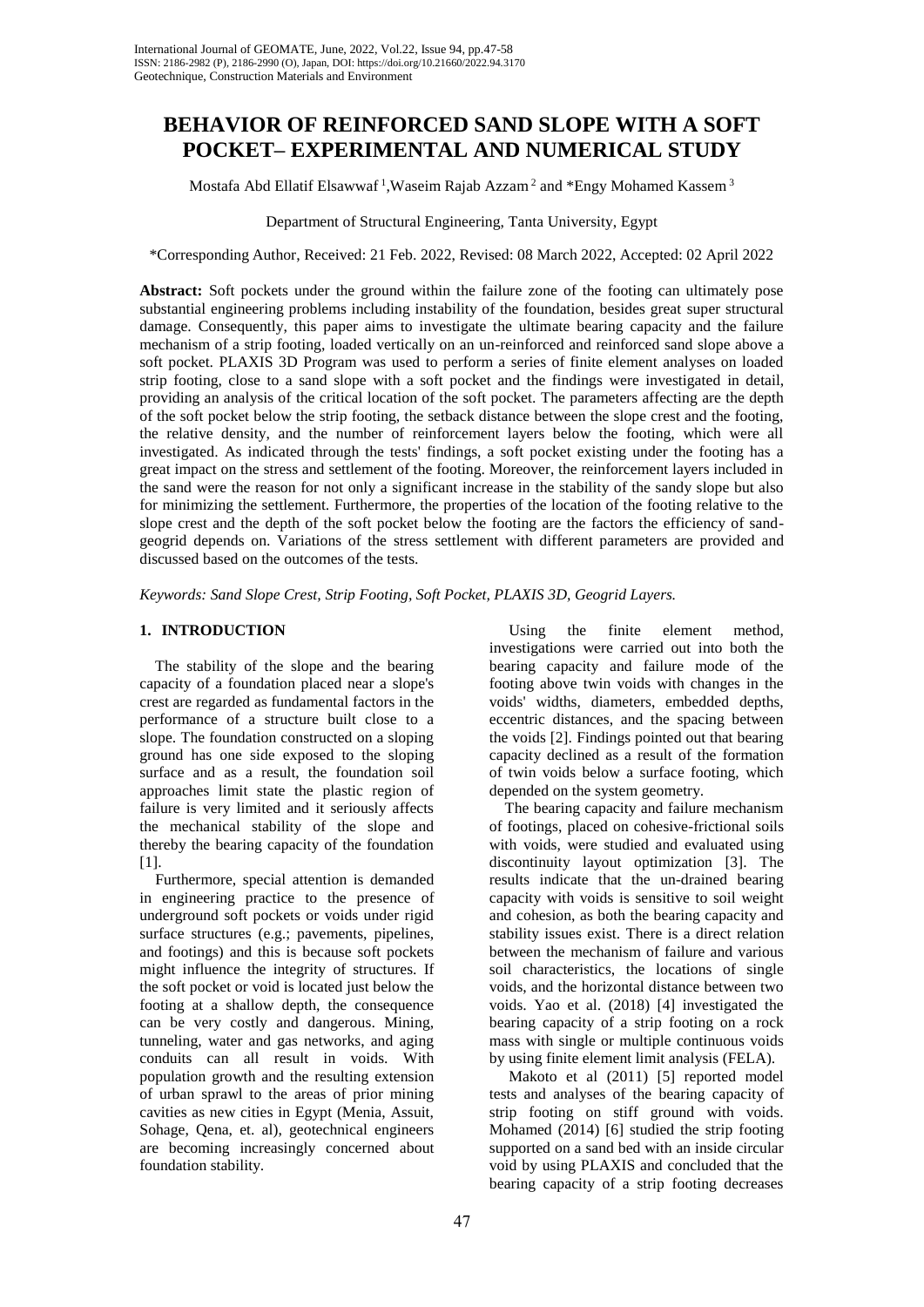with the decrease of the void depth and the increase of the diameter of the void.

 Major analyses of previously conducted studies and papers have been found to focus on the behavior of loaded slope, with no consideration of the soft pocket within the soil. Moreover, the literature's main analysis gave more concern to studying the existence of such a soft pocket on the behavior of footing on level ground but neglected the sand slopes. However, it was noticeable that studying the behavior of loaded sand slopes with a soft pocket cannot be adequately investigated. Consequently, this paper aims to examine the ultimate bearing capacity and failure mechanism of a strip footing loaded vertically on an un-reinforced and reinforced sand slope with a soft pocket by using PLAXIS 3D Program to investigate the influences of such a soft pocket on the bearing capacity of a strip footing under the plane-strain condition. The derived findings are shown in various charts, and the critical failure mechanisms are described.

## **2. RESEARCH SIGNIFICANCE**

 This study discusses the problem of foundations, adjacent to slopes with a soft pocket, intending to measure the deformation behavior of the footing soil system reinforced by several geogrid layers, located near a sand slope with an embedded soft pocket. Such a problem is analyzed to safeguard foundations from collapse, and to control the settlement of footing and slope deformations, the research studies the ultimate bearing capacity and the failure mechanism of a strip footing vertically loaded on geogrid reinforced and un-reinforced sand slope above a soft pocket by using PLAXIS 3D Program.

## **3. FINITE-ELEMENT MODELING**

 The commercially available finite element program PLAXIS 3D version 2013 was used to model the strip footing on an un-reinforced and reinforced sand slope with a soft pocket. Fig. 1 shows the proposed model with the main geometric parameters included. A rigid strip footing with width (B) is placed on a sand slope of  $2(V)$ :  $3(H)$ . Where the setback distance between the slope crest and the strip footing was (b), the depth of the soft pocket below the footing was (Y), the width of the soft pocket was (w) and the length of the geogrid layers (L) was equal to x+5B, where (x) is a variable, which is related to the location depth of the geogrid layers [7]. Figure 2 shows a schematic sketch of the appropriate

mesh pattern considered in the present numerical analyses.



Fig. 1: Problem geometry.





### **4. VERIFICATION OF NUMERICAL MODEL**

 To verify the capability of a numerical method, a comparison was made between the PLAXIS 3D software results with experimental study in the laboratory. Model experimental tests were carried out to study the bearing capacity of a strip footing supported on an un-reinforced and reinforced sand slope by geogrid with the existence of a soft pocket below the footing at the studied depth.

 The testing tank is designed as a rigid steel box, 900 mm in length, 500 mm in height, and 400 mm in width (in the z-direction) as in Fig. 3. Also, the loading system was carried out according to [8,9,10]. In addition, the model testing tank satisfied the scale effects according to the previously mentioned studies.

 The model strip footing was constructed of steel and included a hole in the top center to accommodate the bearing ball. Footing dimensions are 398 mm in length, 100 mm in width (B), and 20 mm in thickness. To maintain plane strain conditions throughout the confines of the test set-up, the strip footing was placed on the sand bed, with its length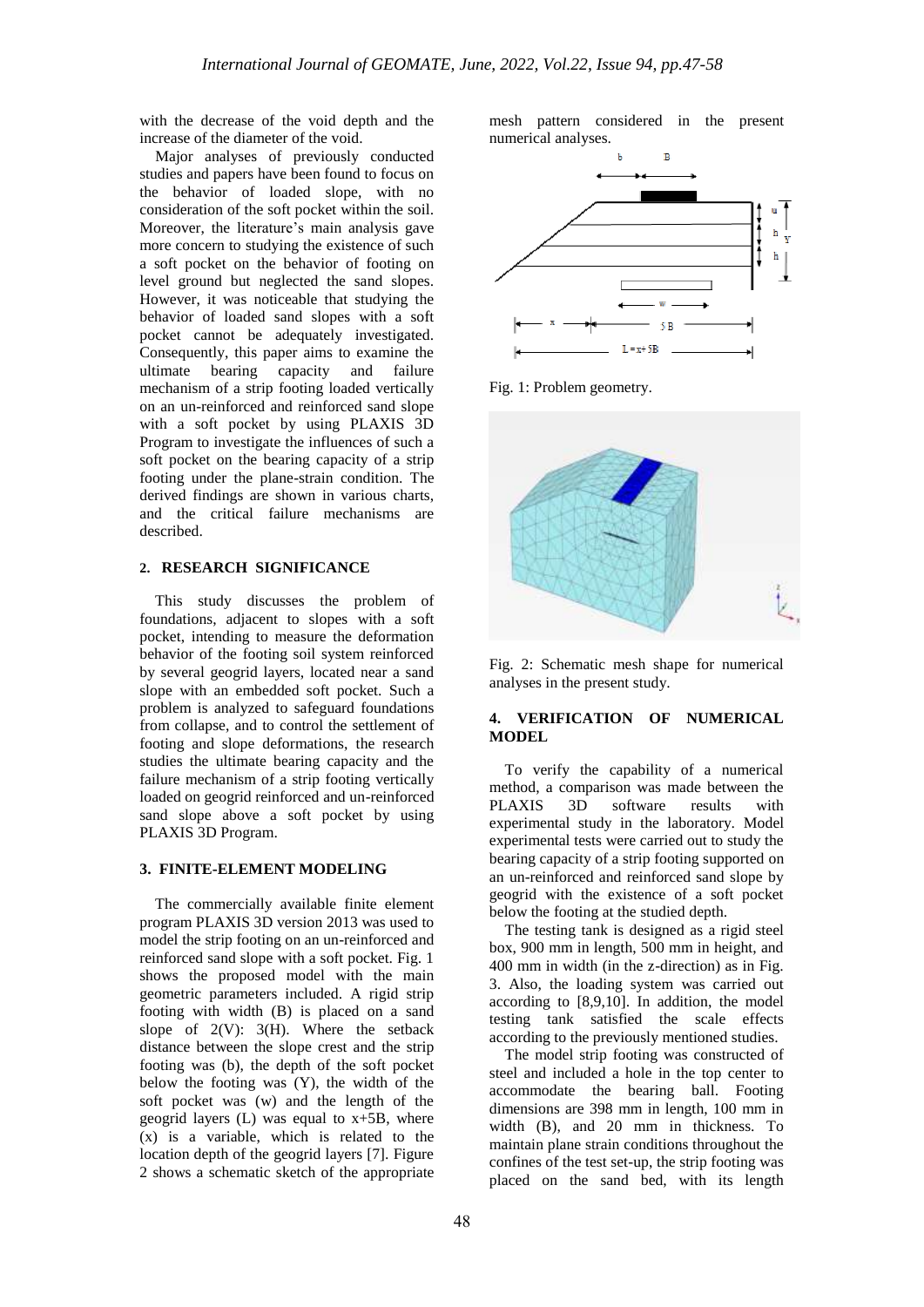equivalent to the width of the test tank [8,9,10].



Fig. 3: Schematic diagram of the experimental apparatus (without scale).

# **5. MATERIAL AND METHODS USED FOR VERIFICATION EXAMPLE**

#### **5.1. Test Material**

 The tested sand used in this study is medium to coarse sand that has been cleaned, dried, and sorted by particle size. The particle size distribution was determined using the dry sieving method and the results are shown in Table 1.

 The relative density achieved throughout the tests was measured by collecting samples in small cans of known volume placed at different locations in the tank [10,11,12,13]. The experimental verification provided a uniform relative density of approximately  $(D_r)$ 55% with a unit weight of 16.6  $kN/m<sup>3</sup>$ . The internal friction angle of the sand and Young's modulus *E* were determined from a direct shear test using specimens prepared by dry tamping at the same relative density to be  $37^\circ$ and Young's modulus was  $35000$  (kN/m<sup>2</sup>).

Table 1. Properties of Sand Soil:

| Property      | Value |
|---------------|-------|
| $D_{10}$ (mm) | 0.20  |

| $D_{60}$ (mm)                                   | 0.52      |
|-------------------------------------------------|-----------|
| Uniformity coefficient, Cu                      | 2.6       |
| Coefficient of curvature, $C_c$                 | 1.05      |
| Specific gravity $(kN/m^3)$                     | 2.63      |
| Maximum dry unit weight<br>(kN/m <sup>3</sup> ) | 18.9      |
| Minimum dry unit weight<br>(kN/m <sup>3</sup> ) | 14.4      |
| Maximum void ratio                              | 0.51      |
| Minimum void ratio                              | 0.39      |
| Classification (USCS)                           | <b>SP</b> |

## **5.2. Model of a Soft Pocket (S. P.)**

 Since Styrofoam is made up of 98% air, which makes it light and buoyant, a Styrofoam layer was used as a soft pocket in this study. Styrofoam was placed beneath the center of the footing, taking into consideration that both the Styrofoam and the footing are parallel [10,14]. The dimensions of Styrofoam were 400 mm in length (equivalent to the width of the tank as a strip layer below the strip footing), 200 mm in width (w) which is equal to 2B, and 20 mm in thickness (the same thickness of the strip footing) in all the tests. As seen in Fig.  $4$ , Styrofoam is a type of polystyrene foam that is typically white. The Elasticity modulus (E)  $KN/m^2$ , the density of Styrofoam  $(kN/m^3)$ , and Compressive strength (psi) were equal to 0.1200, 0.063, and 30, respectively according to the manufacturer.



Fig. 4: The model of an S.P. (Styrofoam layer).

## **5.3. Geogrid Reinforcement**

Tensar TriAx Geogrid Layer was used as reinforcing material for this analysis as in Fig. 5. Typical physical and technical properties of the grids were obtained from a manufacturer's datasheet given in Table 2.



Fig. 5: Tensar TriAx Geogrid layer.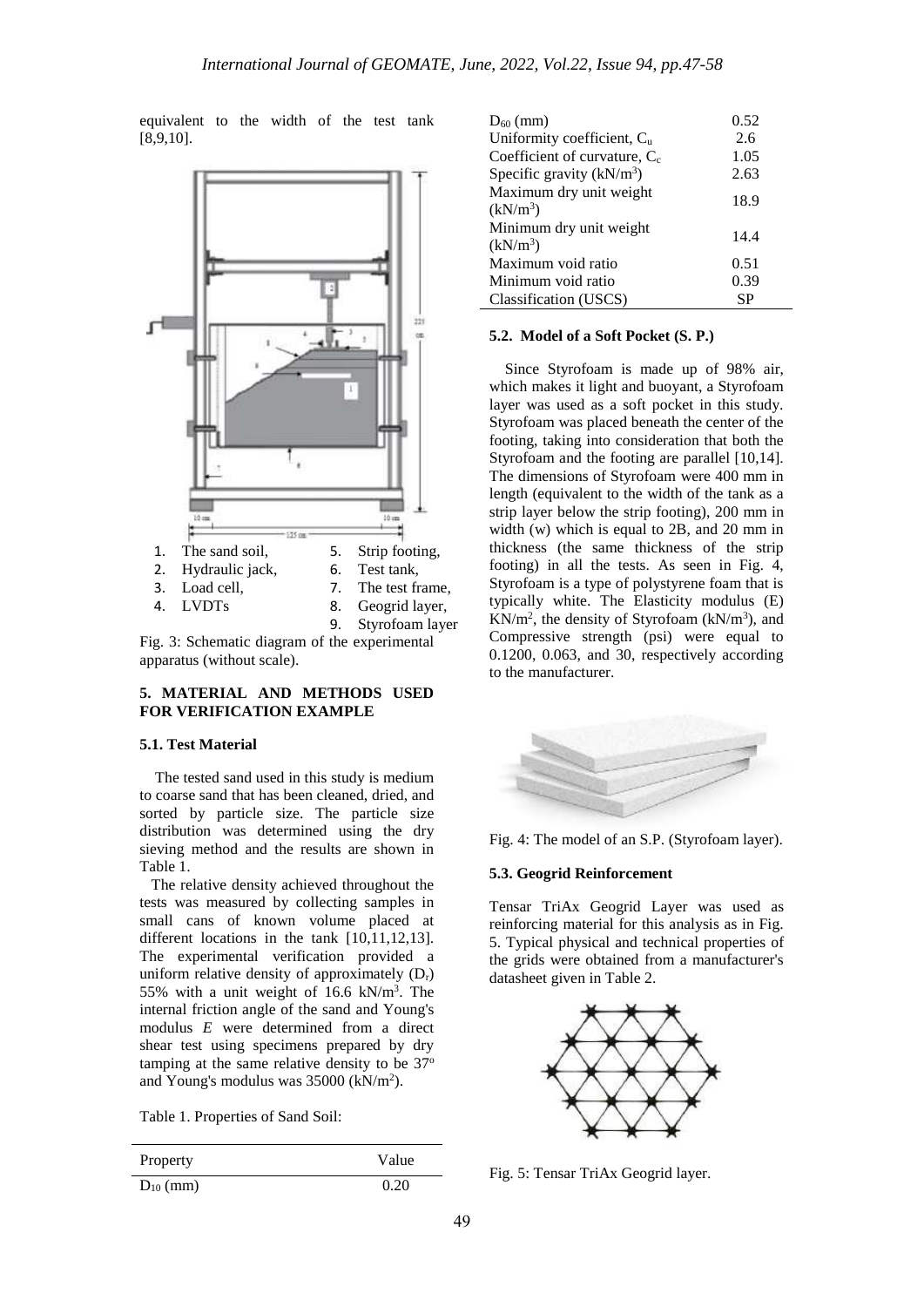Table 2: The Properties of the Geogrid:

| Description                | Value         |
|----------------------------|---------------|
| Type of polymer            | 100%          |
|                            | polypropylene |
| Radial Secant Stiffness at | 275           |
| $0.5\%$ strain (kN/m)      |               |
| Radial Secant Stiffness at | 205           |
| $2.0\%$ strain (kN/m)      |               |
| Radial Secant Stiffness    | 0.75          |
| Ratio                      |               |
| Junction Efficiency %      | 100           |
| Hexagon Pitch (mm.)        | 66            |
| Weight $(kg/m2)$           | 0.180         |

## **5.4. The Loading System and Experimental Setup**

 In the lab, a total of 16 tests were performed. The response of the model footing supported on un-reinforced level ground was initially determined (three tests with a soft pocket in different depths below the footing (Y/B=1.0, 1.5, and 2.0) and one test without a soft pocket) for the chosen relative density medium state  $(D_r = 55\%)$ . Then, three tests were performed to study the effect of the different depths of the soft pocket below the footing on a sand slope of  $2(V)$ :  $3(H)$  at  $b/B=1.0$ ,  $Y/B=1.0$ , 1.5, and 2.0, and one tests without a soft pocket. In addition, study the effect of the reinforcement system on improving the behavior of the footing at N=1 for both level ground and sand slope with and without the soft pocket.

 By using the findings obtained through the experimental test program of this study, the numerical model got its validation. As shown in Figs. 6 (a and b) which compare the stresssettlement curve for the experimental and theoretical analysis of a footing close to a slope ( $b/B=1.0$ ) with and without a soft pocket. The experimental and current FE modeling have achieved good agreement. For further information, check the Bearing Capacity Ratio (BCR) values achieved from the FE analysis and the results obtained from the relevant experimental model tests as illustrated in Fig. 6 (c).

 The effect of the geogrid layers on a sand slope with a soft pocket on the bearing capacity (B.C.) is estimated by Bearing Capacity Ratio (BCR) as:



 The figures illustrate that the FE results provide a reasonable fit with the experimental data and agree with the same trend. However,

the degree of improvement in the bearing capacity of FE results is slightly higher than the experimentally predicted values by 5%. Consequently, the PLAXIS 3D (FEM) is capable of predicting the behavior of the problem under investigation.



Fig. 6: Comparison of experimental versus numerical results : (a) Variations of stress with settlement ratio (S/B) for footing on an unreinforced sand slope without an S.P. for  $D_r = 55\%$ ; (b)Variations of stress with S/B for footing on an un-reinforced sand slope with an S. P. at  $Y/B=1.5$  for  $D_r=55\%$ . (c) Variations of BCR versus  $Y/B$  at  $N=1.0$ .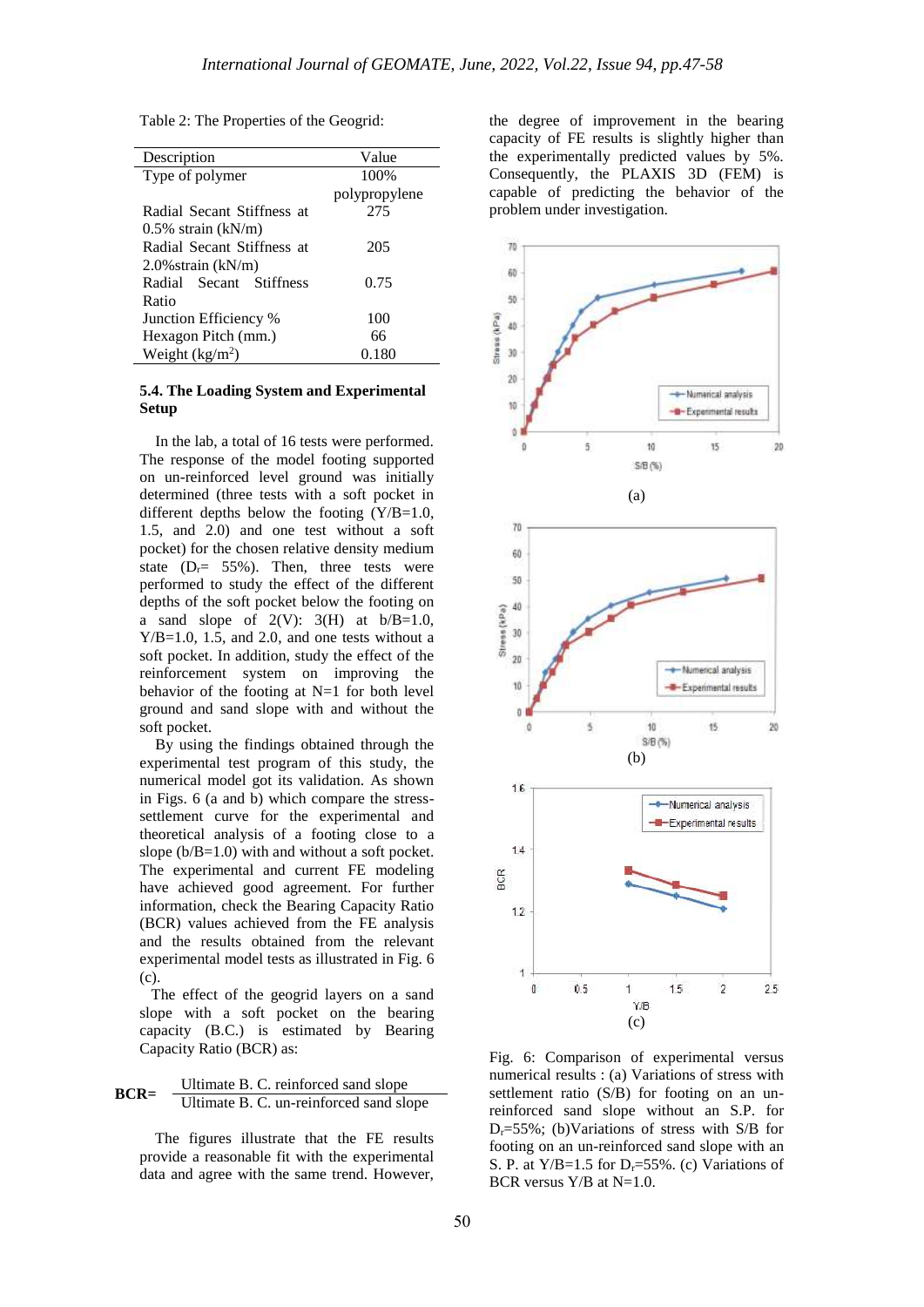#### **6. FINITE ELEMENT ANALYSIS**

 The behavior of soils was numerically simulated considering the Mohr-Coulomb failure criterion. Table 3 shows the material properties used in PLAXIS 3D Program. In the numerical study, a uniform relative density of approximately  $(D_r)$  equals 55% and 80% has been used. The footing was positioned on the sand bed with the length of the footing equivalent to the full width of the soil. The footing was assumed linear and isotropic material with steel Young's modulus of  $E=2.8e7$  (kN/m<sup>2</sup>) and Poisson's ratio  $v=0.2$ . The footing is connected to the soil via interface elements  $\mathbf{R}_{int}$ =0.65 according to the manual.

Table 3: The properties of the material used in PLAXIS 3D:

| Parameter                                 | Dense<br>Sand<br>(D.S)<br>$R.D = 80%$ | Medium<br>Dense<br>Sand<br>(M.D.S)<br>$R.D = 55\%$ |
|-------------------------------------------|---------------------------------------|----------------------------------------------------|
| Young's Modulus E<br>(kN/m <sup>2</sup> ) | 50000                                 | 35000                                              |
| Cohesion $C$ (kN/m <sup>2</sup> )         | 0.0                                   | 0.0                                                |
| Soil unit weight $(\gamma)$<br>$(kN/m^3)$ | 17.7                                  | 16.6                                               |
| Poisson's ratio v                         | 0.25                                  | 0.25                                               |
| Friction angle $(\phi)$                   | 40.2                                  | 37                                                 |
| Dilatency angle $(\Psi)$                  | 10.2                                  |                                                    |

In total, 112 tests were performed in PLAXIS 3D. Firstly, the response of the model footing supported on the un-reinforced and reinforced level ground was evaluated (18 tests with a soft pocket in various depths below the footing and 8 tests without a soft pocket) for two chosen relative densities medium state  $(D_r=$ 55%) and dense state  $(D<sub>r</sub>= 80$ %). Then, 13 series of tests (86 tests) were carried out to study the effect of the different parameters of a soft pocket on the footing behavior on a sand slope of  $2(V)$ :  $3(H)$ . Table 4 shows all of the test programs, including both constant and variable parameters.

## **7. THE NUMERICAL RESULTS AND DISCUSSION**

 Using PLAXIS 3D Program, 112 runs in total were performed on a model of a strip footing on an un-reinforced and reinforced sand slope with an S.P.

 The ultimate bearing capacity (ultimate B. C.) for the footing-soil systems is determined from the stress–settlement curves as the pronounced peaks, after which the footing collapses and the load decreases. In this study, there is no peak failure exhibited so, the ultimate B. C. was determined by choosing the tangent intersection method [1,6,10,15].

 In Fig. 7 the findings show that the ultimate B. C. increases with increasing the setback distance between the footing and the slope crest. When the footing is moved away from the slope crest  $(b/B=0)$  to the setback distance at b/B=2.0, there is a serious increase in ultimate B. C. an average value of 75% and 72% for different sand relative densities. Also, (S/B) noticeably increased by 175% and 125% at ultimate B. C. for different sand relative densities.



Fig. 7: Variations of stress with (S/B) for a footing on sand without an S.P. for level ground and sand slope at different setback distances for different sand relative density.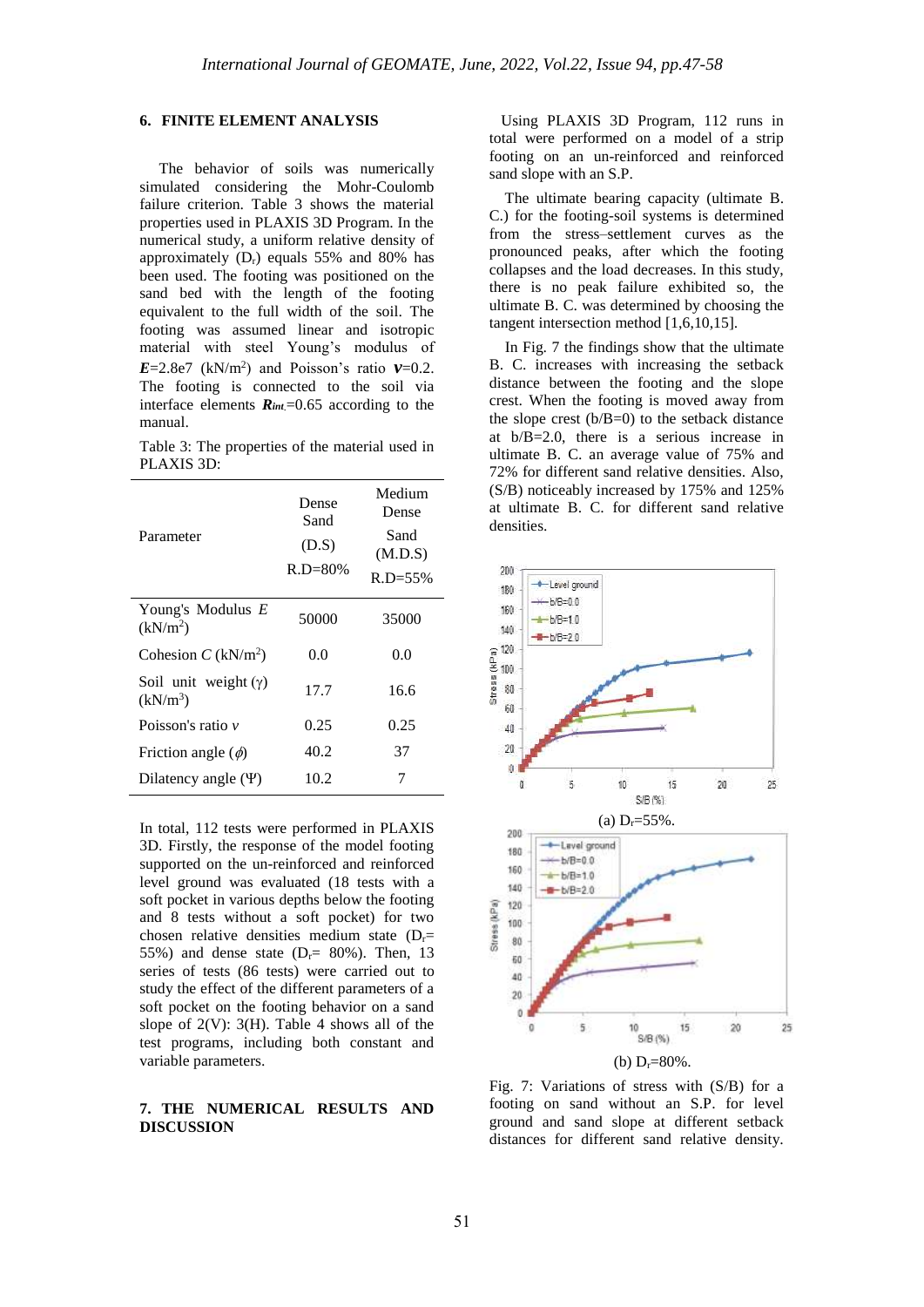| Series                                   | <b>Constant Parameters</b>                           | Variable Parameters              |                                     |                                  |                     |  |
|------------------------------------------|------------------------------------------------------|----------------------------------|-------------------------------------|----------------------------------|---------------------|--|
|                                          |                                                      | $D_r = 55\%$<br>$D_r = 80\%$     |                                     |                                  |                     |  |
| 1<br>Un-reinforced level ground          |                                                      | No S. P.,                        |                                     | No S. P.,                        |                     |  |
|                                          |                                                      | $Y/B=1.0, 1.5, 2.0$              |                                     |                                  | $Y/B=1.0, 1.5, 2.0$ |  |
|                                          |                                                      | $D_r = 55\%$                     |                                     |                                  | $D_r = 80\%$        |  |
| 2                                        | Un-reinforced sand slope, $b/B=0$                    | No S. P.,                        |                                     |                                  | No S. P.,           |  |
|                                          |                                                      | $Y/B=1.0, 1.5, 2.0$              |                                     |                                  | $Y/B=1.0, 1.5, 2.0$ |  |
|                                          |                                                      | $D_r = 55\%$                     |                                     | $D_r = 80\%$                     |                     |  |
| 3<br>Un-reinforced sand slope, $b/B=1.0$ |                                                      | No S. P.,                        |                                     | No S. P.,                        |                     |  |
|                                          |                                                      |                                  | $Y/B=1.0, 1.5, 2.0$<br>$D_r = 55\%$ |                                  | $Y/B=1.0, 1.5, 2.0$ |  |
|                                          |                                                      |                                  |                                     |                                  | $D_r = 80\%$        |  |
| $\overline{4}$                           | Un-reinforced sand slope, b/B=2.0                    | No S. P.,                        |                                     |                                  | No S. P.,           |  |
|                                          |                                                      | $Y/B=1.0, 1.5, 2.0$              |                                     | $Y/B=1.0, 1.5, 2.0$              |                     |  |
|                                          | Reinforced level ground, No S. P.                    | $D_r = 55\%$                     |                                     | $D_r = 80\%$                     |                     |  |
| 5                                        |                                                      | $N=1, 2, 3$                      |                                     |                                  | $N=1, 2, 3$         |  |
| 6                                        | Reinforced level ground, $Y/B=1.0$ , $N=1$           | $D_r = 55\%$ and $D_r = 80\%$    |                                     |                                  |                     |  |
|                                          |                                                      | $D_r = 55\%$                     |                                     | $D_r = 80\%$                     |                     |  |
|                                          | 7<br>Reinforced level ground, Y/B=1.5                |                                  | $N=1, 2$                            |                                  | $N=1, 2$            |  |
|                                          | 8<br>Reinforced level ground, Y/B=2.0                | $D_r = 55\%$<br>$D_r = 80\%$     |                                     |                                  |                     |  |
|                                          |                                                      | $N=1, 2, 3$                      |                                     | $N=1, 2, 3$                      |                     |  |
| 9                                        | Reinforced sand slope, No S. P.,<br>$D_r = 55\%$     | $b/B = 0.0$                      |                                     | $b/B = 1.0$                      | $b/B = 2.0$         |  |
|                                          |                                                      | $N=1, 2, 3$                      |                                     | $N=1, 2, 3$                      | $N=1, 2, 3$         |  |
| 10                                       | Reinforced sand slope, Y/B=1.0, N=1,<br>$D_r = 55%$  | $b/B = 0.0, 1.0, 2.0$            |                                     |                                  |                     |  |
| 11                                       | Reinforced sand slope, $Y/B=1.5$ , $D_r=55\%$        | $b/B = 0.0$                      | $b/B = 1.0$                         |                                  | $b/B = 2.0$         |  |
|                                          |                                                      | $N=1, 2$                         | $N=1, 2$                            |                                  | $N=1, 2$            |  |
| 12                                       | Reinforced sand slope, $Y/B = 2.0$ , $D_r = 55\%$    | $b/B = 0.0$                      |                                     | $b/B = 1.0$                      | $b/B = 2.0$         |  |
|                                          |                                                      | $N=1, 2, 3$                      |                                     | $N=1, 2, 3$                      | $N=1, 2, 3$         |  |
| 13                                       | Reinforced sand slope, No S. P.,                     | $b/B = 0.0$                      |                                     | $b/B = 1.0$                      | $b/B = 2.0$         |  |
|                                          | $D_r = 80\%$<br>Reinforced sand slope, Y/B=1.0, N=1, | $N=1, 2, 3$                      |                                     | $N=1, 2, 3$                      | $N=1, 2, 3$         |  |
| 14                                       | $D_r = 80\%$                                         | $b/B = 0.0, 1.0, 2.0$            |                                     |                                  |                     |  |
| 15                                       | Reinforced sand slope, $Y/B=1.5$ , $D_r=80\%$        | $b/B = 0.0$                      |                                     | $b/B = 1.0$                      | $b/B = 2.0$         |  |
|                                          |                                                      | $N=1, 2$                         |                                     | $N=1, 2$                         | $N=1, 2$            |  |
| 16                                       | Reinforced sand slope, $Y/B = 2.0$ , $D_r = 80\%$    | $b/B = 0.0$                      |                                     | $b/B = 1.0$                      | $b/B = 2.0$         |  |
|                                          |                                                      | $N=1, 2, 3$                      |                                     | $N=1, 2, 3$                      | $N=1, 2, 3$         |  |
| 17                                       | Un-reinforced sand slope, $b/B=1.0$                  | $D_r = 55\%$<br>$Y/B = 3.0, 4.0$ |                                     | $D_r = 80\%$<br>$Y/B = 3.0, 4.0$ |                     |  |
|                                          |                                                      | $D_r = 55\%$                     |                                     |                                  | $D_r = 80\%$        |  |
| 18                                       | Reinforced sand slope, $b/B=1.0$ , N=1               | $Y/B = 3.0, 4.0$                 |                                     |                                  | $Y/B = 3.0, 4.0$    |  |

Table 4: Studied Program and Investigated Parameters adopted in the Numerical Program:

Note: See Fig. 1 for definition of the variable.  $(B) = 100$  mm,  $(w) = 2B$  which were always constant. In reinforced tests,  $(u/B) = 0.50$ ,  $(h/B) = 0.5$  were always constant [8,13],  $(N)$  is the number of the geogrid layers =1, 2 and 3 [16,17].

 Fig. 8 illustrates the variations of stress with (S/B) for a footing on an un-reinforced sand slope with an S.P. at Y/B=1.5 for different sand relative densities. It can be observed that the ultimate B. C. got reduced by 69% and 67% at b/B=0.0 compared to b/B=2.0 for different sand relative densities. Despite that, (S/B) at the ultimate B. C. increased by 100% and 67% at b/B=2.0 compared to b/B=0.0 for different sand relative densities.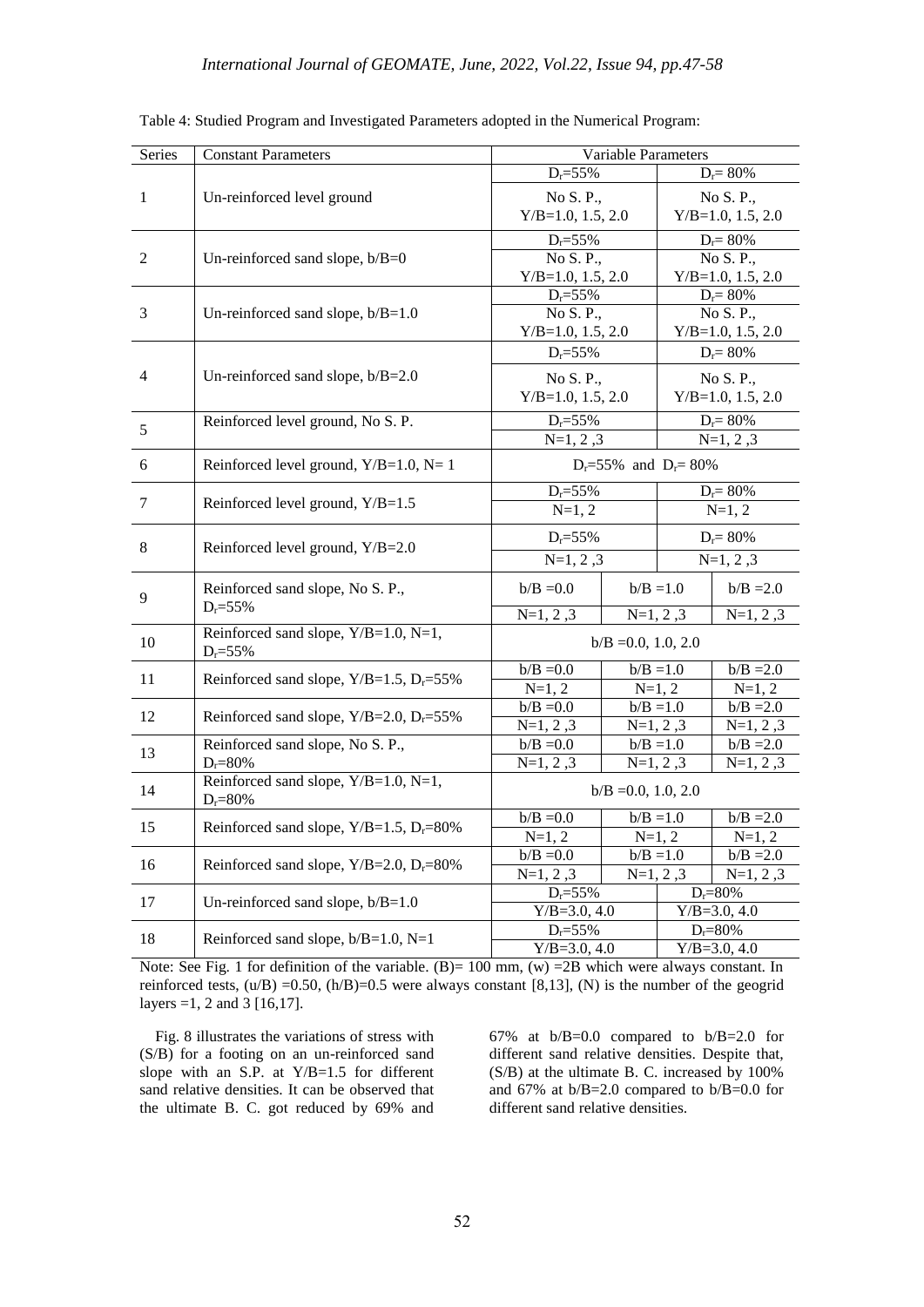

(b)  $D_r = 80\%$ .

Fig. 8: Variations of stress with (S/B) for a footing on an un-reinforced sand slope with an S. P. at  $Y/B = 1.5$  for a different sand relative density.

 Fig. 9 shows the variations of stress with (S/B) for a footing reinforced sand slope with an S.P. at  $Y/B = 1.5$  for a different sand relative density at N=2.0. It can be seen that the ultimate B. C. decreased by 68% and 36% at b/B=0.0 for reinforced sand slope compared to b/B=2.0 for a different sand relative density at N=2. Also,  $(S/B)$  at the ultimate B. C. decreased by 75% and 56% for a different sand relative density.

 It is then concluded that when soil reinforcement is included, it acts more efficiently to reduce the footing settlement and hence improve the overall behavior of loaded footing on sand slopes above a soft pocket.



(b)  $D_r = 80\%$ .

Fig. 9: Variations of stress with (S/B) for a footing on a reinforced sand slope with an S. P. at  $Y/B = 1.5$  for a different sand relative density at N=2.0.

## **7.1. The Effect of the Number of the Geogrid Layers**

 The variation of BCR (Bearing Capacity Ratio) against the number of layers (N) at  $Y/B = 2.0$  and  $b/B = 1.0$  is shown in Fig. 10. It can be observed that the inclusion of soil reinforcement causes additional considerable improvements in the BCR of the footing which increases with an increase in the number of geogrid layers. When N=1 the BCR is 1.33 and when using  $N=3$  it becomes 1.88 at  $D_r=55\%$ . However, this increase decreased to 1.154 and 1.69 at N=1 and 3, respectively at  $D_r=80\%$ .

 This means that the BCR value increases slightly with decreasing sand relative density at any number of geogrid layers.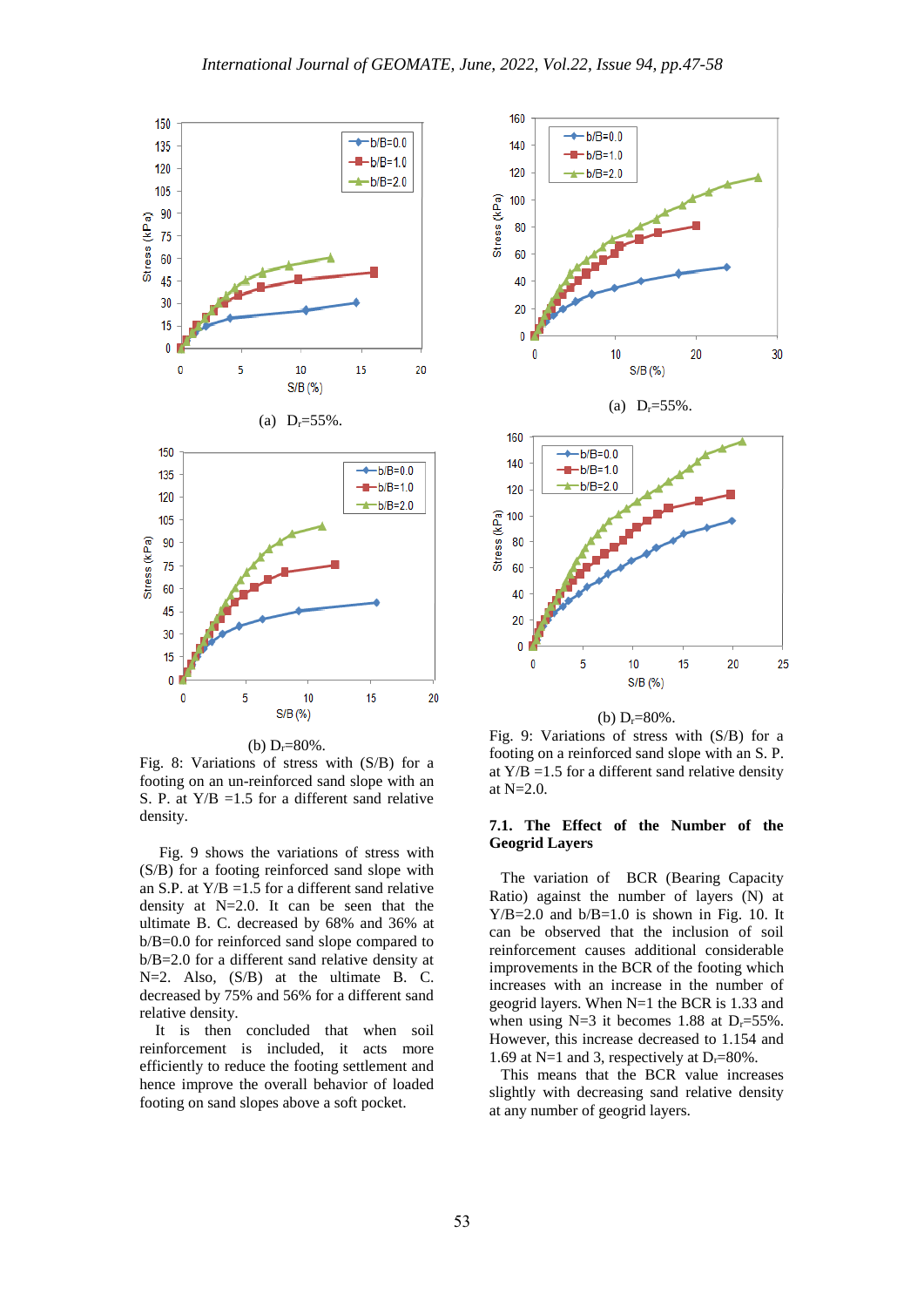This can be attributed to the fact that in dense sand, the sand layer between the footing base and the soft pocket is more rigid than that for medium dense sand, which leads to the effect of surface footing load transferred to the soft pocket faster than that in medium sand [6,10].



Fig. 10: Variations of BCR with several geogrid layers (N) at  $Y/B = 2.0$  and  $b/B = 1.0$  for a different sand relative density.

## **7.2. The Effect of the Depth of the Soft Pocket (S. P.) Below the Footing**

 Figure 11 demonstrates the variations of BCR with Y/B at N=1 for different sand relative densities at b/B=0.0, 1.0, and 2.0.

 The ultimate B. C. of footing increases in response to an increase in the depth of a soft pocket below the footing where the stresssettlement ratios curve of footing approaches that corresponding to no S. P. condition. Based on that, it can be seen that the efficacy of the geogrid layer is found to be maximum when the depth of an S.P. below the footing is Y/B=1.0 where the BCR values decrease with increasing the depth of the S. P.  $(Y/B=2.0)$ [2,6,10].



(a) Variations of BCR for b/B=0.0.



(b) Variations of BCR for b/B=1.0.



(c) Variations of BCR for b/B=2.0.

Fig. 11: Variations of BCR with Y/B at N=1 for a different sand relative density.

 Variations of BCR for various embedment depths of soft pockets (Y/B=1.0, 2.0 3.0, and 4.0) at  $N=1$  and  $b/B=1.0$  for a different sand relative density have been illustrated in Fig. 12. As discussed before, the ultimate B. C. of footing tends to increase by an increase in the depth of an S.P. It may be due to getting an S. P. away from the zone in which the failure mechanism is formed. Through extrapolation to the results in Fig.12, it can be realized that the impact of an S.P. on the B.C. of a shallow foundation approximately disappeared at about  $(Y/B)<sub>cr</sub> = 3$  [2]. It can also be noticed that by increasing the depth of the soft pocket further than that, there is an increase in BCR because there is a remarkable improvement in the sandy soil of medium density by using the geogrid, compared to the dense sand soil, where the ultimate B.C. was too low with the soft pocket, without the geogrid layer for the sand of medium density compared to dense sand soil.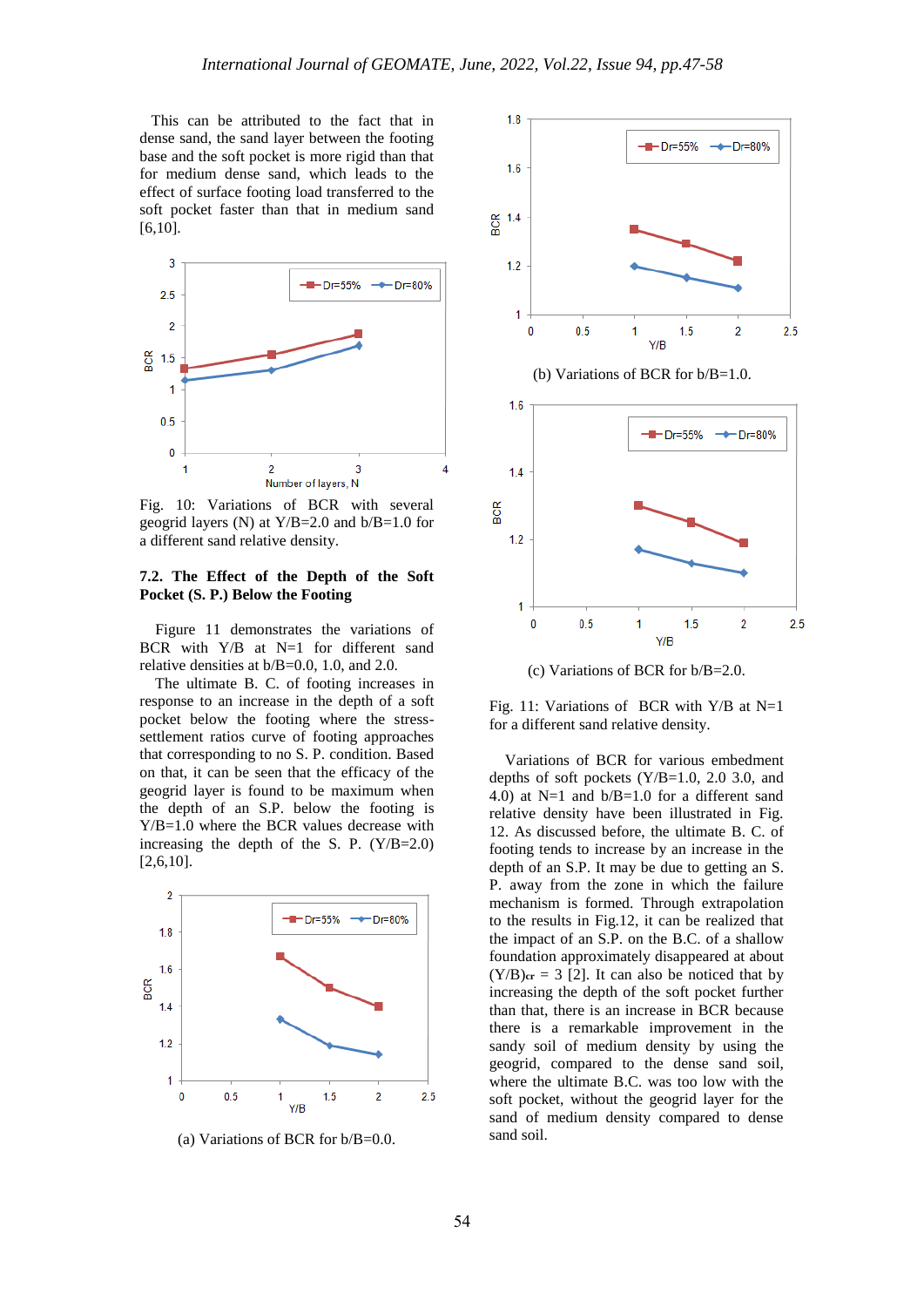

Fig. 12: Variations of BCR with Y/B at N=1 and b/B=1.0 for different sand relative densities.

#### **7.3. The Effect of the Footing Location Relative to the Slope Crest**

 Fig. 13 shows the variations of BCR with  $b/B$  at Y/B=1.5 and N=2 for a different sand relative density. When the footing is positioned on the edge of the slope  $b/B=0.0$ , the efficacy of the geogrid layer is found to be at its greatest.

 BCR decreases when the footing setback distance between the slope crest and the footing increases where, at  $b/B=2.0$  and  $N=2$ , the efficiency of the geogrid layer is observed to be reduced beyond a footing [10,18].



Fig. 13: Variations of BCR with b/B at Y/B=1.5 and N=2 for a different sand relative density.

## **8. THE FE BEHAVIOR OF THE PROTOTYPE**

This investigation studies the ability to use the finite element program to solve a large-scale problem. Therefore, a large-scale model was carried out to examine the size and scaling effect. The validity and degree of improvement of ultimate B. C. for a strip footing adjacent to

an un-reinforced and reinforced sand slope above a soft pocket were investigated. The size of the large-scale model was  $(20x10x6)$ m to simulate the large-scale behavior. The properties of sand soil, soft pocket, and geogrid layers remained the same as in the original model scale studies.

The strip footing properties were taken as concrete footing [19]. Table 5 shows the properties of the concrete strip footing. The thickness of the strip footing and the height of the soft pocket was equal to  $60$  cm. Moreover, the width of the concrete strip footing was equal to 1.0 m in all the prototype models.

Table 5: Concrete properties used for strip footing:

| Unit weight          | Modulus of           | Poisson's   |
|----------------------|----------------------|-------------|
| $(\gamma)$           | Elasticity (E)       |             |
| (kN/m <sup>3</sup> ) | (kN/m <sup>2</sup> ) | Ratio $(v)$ |
| 25                   | 2.2e7                | 0.15        |

A prototype problem was conducted to examine the size and scaling effect. Ten tests (two series) were carried out on model footing resting on an un-reinforced and reinforced sand slope above a soft pocket at different depths below the footing. Fig. 14 and 15 show the variations of BCR with the different depths of the soft pocket at  $Y/B=1.0, 1.5, 2.0, 3.0,$  and 4.0 with a large scale at  $b/B=1.0$ , N=1, and  $D_r = 55\%$ . It has been found that the results of BCR predicated on a large scale were greater than that of the model test by 13% and by about 18% for theoretical analysis. So, the validity of the test results is probable and these results may be applied for a large-scale foundation with consideration of the lastmentioned difference in the results.



Fig. 14: Variations of BCR for a model test, theoretical analysis, and prototype with different depths of the soft pocket (Y/B) at  $D_r = 55\%$ .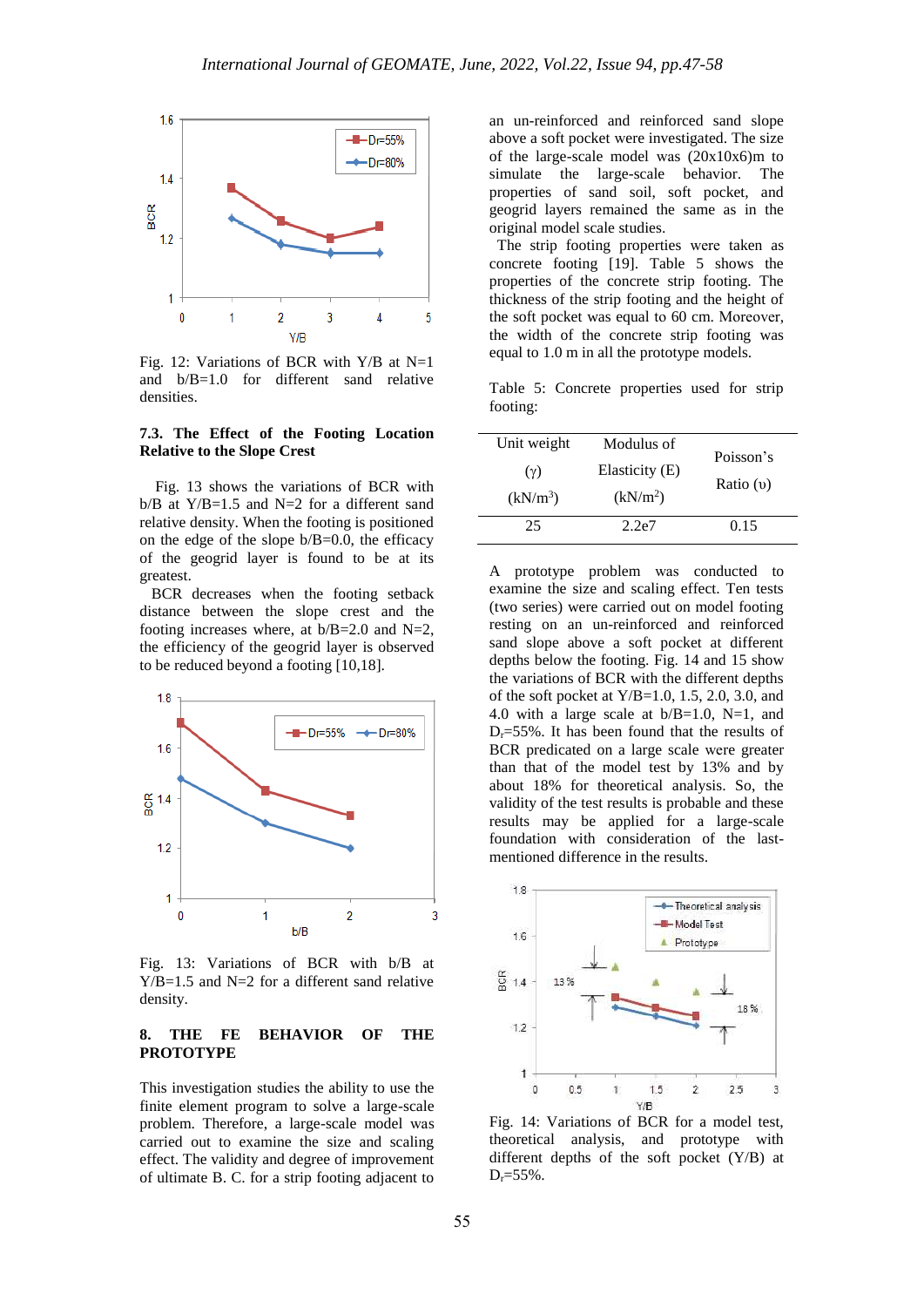

Fig. 15: Variations of BCR for theoretical analysis and prototype with different depths of the soft pocket  $(Y/B)$  at  $b/B=1.0$ , N=1, and  $D_r = 55\%$ .

## **9. DEFORMATION CHARACTERISTICS AND FAILURE MECHANISM**

 In this section, the failure mechanism of strip footing on a reinforced and un-reinforced sand slope above an S. P. is investigated and discussed using the numerical output of the PLAXIS 3D Program.

For the case of footing above an S.P. and adjacent to a slope without geogrid, it can be seen that the failure model could be categorized as a perfect plastic failure with a circular slip surface as confirmed by Figs. 16  $(a,b,c,d)$ .

the Despite existence of geogrid layers, the failure is modified to partial shear failure or punching shear failure with lesser deformation, which is noted from Figs. 16 (a,b,c,d). The existence of such reinforcement shows gradual improvement and control of the vertical and horizontal deformation [3,4,7,20].

 Figs. 16 show the failure modes without reinforcement geogrid layers for different cases at  $Y/B=1.0$ , 2.0, 3.0, and 4.0 at  $b/B=1.0$ for  $D_r = 55\%$  at maximum stress for each one of them (for small-scale tank test). However, Figs. 17 shows the failure modes with reinforcement geogrid layers for different cases at Y/B=1.0, 2.0, 3.0, and 4.0 at b/B= 1.0 and N=1 for  $D_r = 55\%$  at maximum stress for each one of them (for small-scale tank test).

 This again confirmed the effectiveness of using reinforcement to control the form of displacement and modify the failure pattern.



Fig. 16: Output PLAXIS 3D of total displacements for un-reinforced sand slope at b/B= 1.0 for  $D<sub>r</sub>=55%$  for different depths of the soft pocket at maximum stress for each one of them (for small-scale tank test).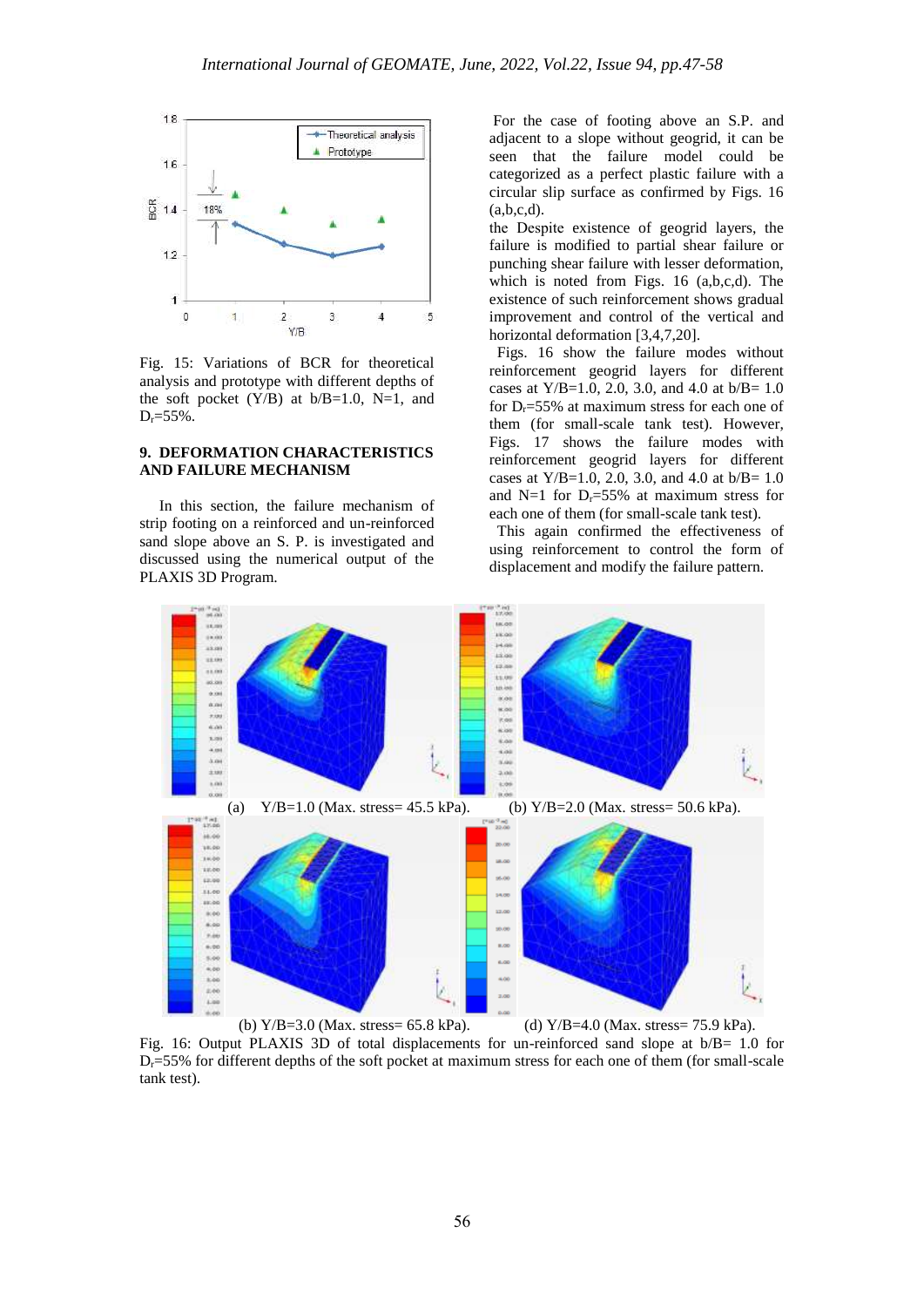

Fig. 17: Output PLAXIS 3D of total displacements for reinforced sand slope at  $b/B = 1.0$  and N= 1 for  $D<sub>r</sub>=55%$  for different depths of the soft pocket at maximum stress for each one of them (for small-scale tank test).

## **10. CONCLUSIONS**

 The main purpose of such a numerical analysis is to study the behavior of a strip footing adjacent to a reinforced slope above a soft pocket, taking multiple variables and factors into account, including the soft pocket depth, the setback distance from the crest of the slope to the strip footing, the number of reinforcement layers and the relative densities. The performed analyses indicated the following :

**1.** An existing soft pocket causes the ultimate bearing capacity (ultimate B. C.) to decrease, while its existence also increases the settlement of the footing. There is a critical region below the footing and the behavior of the footing is significantly affected by the presence of the soft pocket only when the Soft Pocket is located within this region. The ultimate B. C. of footing on sand slope  $2(V)$ : 3(H) decreased by 35% and 26% at Y/B=1.0 compared to the same case without a Soft Pocket at  $b/B=1.0$  for  $D_r=55$  and 80%, respectively.

**2.** The usage of soil reinforcement leads to a predominant improvement in the behavior of loaded footing on sand slopes above soft pockets as a result of reducing footing settlement and thus improving the overall behavior. The ultimate B. C. and the settlement at the ultimate B. C. of a footing near to reinforced sand slope above a soft pocket increased about 75% and 20%, respectively in

the case of  $b/B=1.0$ ,  $Y/B=1.5$ , and  $N=2.0$ compared to the same case without geogrid layers at  $D_r = 55\%$ .

**3.** The inclusion of soil reinforcement results in additional remarkable improvements in the BCR of the footing, which increase with increasing the number of geogrid layers. When  $N=1$  the BCR is 1.33 and when using  $N=3$  it becomes 1.88 at  $D_r = 55\%$ . However, this increase decreased to 1.154 and 1.69 at N=1 and 3, respectively at  $D_r = 80\%$ .

**4.** The influence of a soft pocket on the BCR of sand is inversely proportional to the relative density of sand where the BCR increased by 22% and 20% at  $D_r = 55$  and 80%, respectively when Y/B decreased from 3.0 to 1.0 at  $b/B=1.0$ and  $N=1.0$ .

**5.** The more the depth of the soft pocket below the footing is increased, the more the ultimate B. C. of the footing increases. Thereby, improvement is found to be decreasing. Therefore, it is concluded that the BCR is inversely proportional to the depth of the soft pocket below the footing. The BCR decreased by 27% and 19% at  $D_r = 55$  and 80%. respectively when the depth of the soft pocket increased from 1.0 to 2.0 below the footing in case of  $b/B=0.0$  and  $N=1$ .

**6.** The effect of the slope on the footing behavior approximately decreased at the setback distance was equal to twice the footing width, especially at the dense sand state  $(D_r=80\%)$ . The BCR values decreased by 37% and 28% when b/B increased from 0.0 to 2.0 at